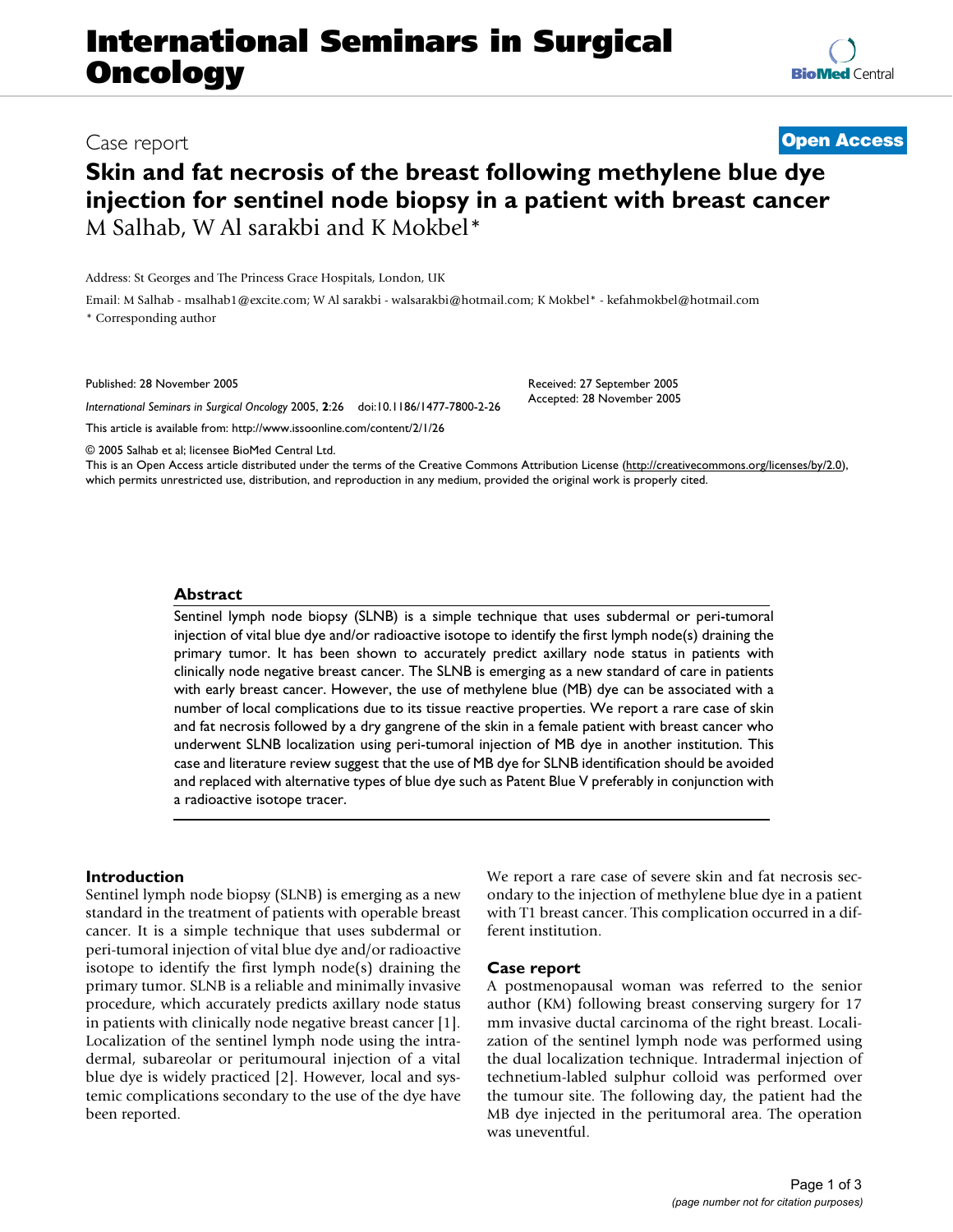

Figure 1 Skin and fat necrosis of the right breast secondary to injection of methylene blue dye for SLNB.

Three days post operatively and upon removal of the wound dressing, the lateral aspect of the breast skin exhibited a rectangular erythematous violaceous surface which developed into a dry gangrenous area a few days later (Figure 1). We believe that the patient developed skin and fat necrosis secondary to the MB dye injection. This complication may have been caused by a localised tissue reaction initiated by, or involving the dye.

#### **Discussion**

The technique of blue dye mapping was first described for breast cancer by Giuliano et al [3]. Isosulfan blue dye has been traditionally used the dye used for SLNB for breast cancer. However, its use was associated with a significant number of allergic reactions [4], some of which are life threatening. Because methylene blue dye has been shown to be equally effective and does not pose a serious risk of severe allergic and hypersensitivity reactions, it was regarded as an acceptable substitute for isosulfan blue dye for SLNB [5-8]. Although, the use of the MB dye for SLNB in breast cancer has fewer allergic reactions, its use has been associated with a number of local and systematic complications. Stradling et al, was the first to report adverse skin reactions to methylene blue dye in patients with breast cancer [9]. In addition, skin eruptions and rashes [10], subcutaneous tissue necrosis and abscess formation [11] have been reported in association with the injection of this dye. Furthermore, capsular contraction following breast reconstruction using an implant with intense blue discoloration of the prosthesis was reported in a patient in whom methylene blue dye was used to identify the sentinel lymph node [12].

In our reported case, severe skin and fat necrosis complicated the peri-tumoral injection of methylene blue dye; This might be due to that methylene blue dye may induce an early foreign body-type reaction characterized by ischemic ulceration, fibrinoid necrosis with eosinophilic infiltration [13].

Therefore, we recommend the use of Patent Blue V dye instead of MB for SLNB localization in patients with breast cancer in order to avoid such significant complications which may delay subsequent treatment. Patent Blue dye has been reported to cause minor local complications in form of long-term discoloring of the skin at the site of injection [14]. Although no cases of severe local tissue necrosis has been reported in association with Patent Blue V dye, however, anaphylactic shock has been observed following its injection for SLNB localization [15,16]. The risk of allergic reactions can be reduced by using corticosteroids and antihistamines [4,17,18]

In conclusion, the use of MB dye for SLNB identification should be avoided and replace with alternative types of blue dye such as Patent Blue V preferably in conjunction with a radioactive isotope tracer.

#### **References**

- 1. Singh-Ranger G, Mokbel K: [The sentinel node biopsy is a new stand](http://www.ncbi.nlm.nih.gov/entrez/query.fcgi?cmd=Retrieve&db=PubMed&dopt=Abstract&list_uids=15633480)[ard of care for patients with early breast cancer.](http://www.ncbi.nlm.nih.gov/entrez/query.fcgi?cmd=Retrieve&db=PubMed&dopt=Abstract&list_uids=15633480) *Int J Fertil Womens Med* 2004, 49(5):225-7.
- 2. Mokbel K, Mostafa A: **[The role of subareolar blue dye in identi](http://www.ncbi.nlm.nih.gov/entrez/query.fcgi?cmd=Retrieve&db=PubMed&dopt=Abstract&list_uids=11759188)[fying the sentinel node in patients with invasive breast can](http://www.ncbi.nlm.nih.gov/entrez/query.fcgi?cmd=Retrieve&db=PubMed&dopt=Abstract&list_uids=11759188)[cer.](http://www.ncbi.nlm.nih.gov/entrez/query.fcgi?cmd=Retrieve&db=PubMed&dopt=Abstract&list_uids=11759188)** *Curr Med Res Opin* 2001, **17(2):**93-5.
- 3. Giuliano AE, Kirgan DM, Guenther JM, Morton DL: **[Lymphatic](http://www.ncbi.nlm.nih.gov/entrez/query.fcgi?cmd=Retrieve&db=PubMed&dopt=Abstract&list_uids=8092905) [mapping and sentinel lymphadenectomy for breast cancer.](http://www.ncbi.nlm.nih.gov/entrez/query.fcgi?cmd=Retrieve&db=PubMed&dopt=Abstract&list_uids=8092905)** *Ann Surg* 1994, **220:**391-401.
- 4. Cimmino VM, Brown AC, Szocik JF, Pass HA, Moline S, De SK, Domino EF: **[Allergic reactions to isosulfan blue during sentinel](http://www.ncbi.nlm.nih.gov/entrez/query.fcgi?cmd=Retrieve&db=PubMed&dopt=Abstract&list_uids=11562667) [node biopsy – a common event.](http://www.ncbi.nlm.nih.gov/entrez/query.fcgi?cmd=Retrieve&db=PubMed&dopt=Abstract&list_uids=11562667)** *Surgery* 2001, **130(3):**439-42.
- 5. Simmons RM, Smith SM, Osborne MP: **[Methylene blue dye as an](http://www.ncbi.nlm.nih.gov/entrez/query.fcgi?cmd=Retrieve&db=PubMed&dopt=Abstract&list_uids=11469932) [alternative to isosulfan blue dye for sentinel lymph node](http://www.ncbi.nlm.nih.gov/entrez/query.fcgi?cmd=Retrieve&db=PubMed&dopt=Abstract&list_uids=11469932) [localization.](http://www.ncbi.nlm.nih.gov/entrez/query.fcgi?cmd=Retrieve&db=PubMed&dopt=Abstract&list_uids=11469932)** *Breast J* 2001, **7(3):**181-3.
- 6. Thevarajah S, Huston TL, Simmons RM: **[A comparison of the](http://www.ncbi.nlm.nih.gov/entrez/query.fcgi?cmd=Retrieve&db=PubMed&dopt=Abstract&list_uids=15720998) adverse reactions associated with isosulfan blue versus [methylene blue dye in sentinel lymph node biopsy for breast](http://www.ncbi.nlm.nih.gov/entrez/query.fcgi?cmd=Retrieve&db=PubMed&dopt=Abstract&list_uids=15720998) [cancer.](http://www.ncbi.nlm.nih.gov/entrez/query.fcgi?cmd=Retrieve&db=PubMed&dopt=Abstract&list_uids=15720998)** *Am J Surg* 2005, **189(2):**236-9.
- 7. Tuttle TM: **[Technical advances in sentinel lymph node biopsy](http://www.ncbi.nlm.nih.gov/entrez/query.fcgi?cmd=Retrieve&db=PubMed&dopt=Abstract&list_uids=15156948) [for breast cancer.](http://www.ncbi.nlm.nih.gov/entrez/query.fcgi?cmd=Retrieve&db=PubMed&dopt=Abstract&list_uids=15156948)** *Am Surg* 2004, **70(5):**407-13.
- 8. Eldrageely K, Vargas MP, Khalkhali I, Venegas R, Burla M, Gonzalez KD, Vargas HI: **[Sentinel lymph node mapping of breast cancer:](http://www.ncbi.nlm.nih.gov/entrez/query.fcgi?cmd=Retrieve&db=PubMed&dopt=Abstract&list_uids=15529840) [a case-control study of methylene blue tracer compared to](http://www.ncbi.nlm.nih.gov/entrez/query.fcgi?cmd=Retrieve&db=PubMed&dopt=Abstract&list_uids=15529840) [isosulfan blue.](http://www.ncbi.nlm.nih.gov/entrez/query.fcgi?cmd=Retrieve&db=PubMed&dopt=Abstract&list_uids=15529840)** *Am Surg* 2004, **70(10):**872-5.
- 9. Stradling B, Aranha G, Gabram S: **[Adverse skin lesions after](http://www.ncbi.nlm.nih.gov/entrez/query.fcgi?cmd=Retrieve&db=PubMed&dopt=Abstract&list_uids=12383900) [methylene blue injections for sentinel lymph node localiza](http://www.ncbi.nlm.nih.gov/entrez/query.fcgi?cmd=Retrieve&db=PubMed&dopt=Abstract&list_uids=12383900)[tion.](http://www.ncbi.nlm.nih.gov/entrez/query.fcgi?cmd=Retrieve&db=PubMed&dopt=Abstract&list_uids=12383900)** *Am J Surg* 2002, **184(4):**350-2.
- 10. Raimer SS, Quevedo EM, Johnston RV: **[Dye rashes.](http://www.ncbi.nlm.nih.gov/entrez/query.fcgi?cmd=Retrieve&db=PubMed&dopt=Abstract&list_uids=10071743)** *Cutis* 1999, **63:**103-106.
- 11. Borgstein PJ, Meijer S, Pijpers R: **[Intradermal blue dye to identify](http://www.ncbi.nlm.nih.gov/entrez/query.fcgi?cmd=Retrieve&db=PubMed&dopt=Abstract&list_uids=9186389)** [the sentinel lymph node in breast cancer.](http://www.ncbi.nlm.nih.gov/entrez/query.fcgi?cmd=Retrieve&db=PubMed&dopt=Abstract&list_uids=9186389) **349:**1668-1669.
- 12. Singh-Ranger G, Mokbel K: **Capsular contraction following immediate reconstructive surgery for breast cancer – An association with methylene blue dye.** *Int Semin Surg Oncol* 2004, **11, 1(1):**3.
- 13. Lane KL, Vallera R, Washington K, Gottfried MR: **[Endoscopic tat](http://www.ncbi.nlm.nih.gov/entrez/query.fcgi?cmd=Retrieve&db=PubMed&dopt=Abstract&list_uids=8827034)[too agents in the colon. Tissue responses and clinical impli](http://www.ncbi.nlm.nih.gov/entrez/query.fcgi?cmd=Retrieve&db=PubMed&dopt=Abstract&list_uids=8827034)[cations.](http://www.ncbi.nlm.nih.gov/entrez/query.fcgi?cmd=Retrieve&db=PubMed&dopt=Abstract&list_uids=8827034)** *Am J Surg Pathol* 1996, **20(10):**1266-70.